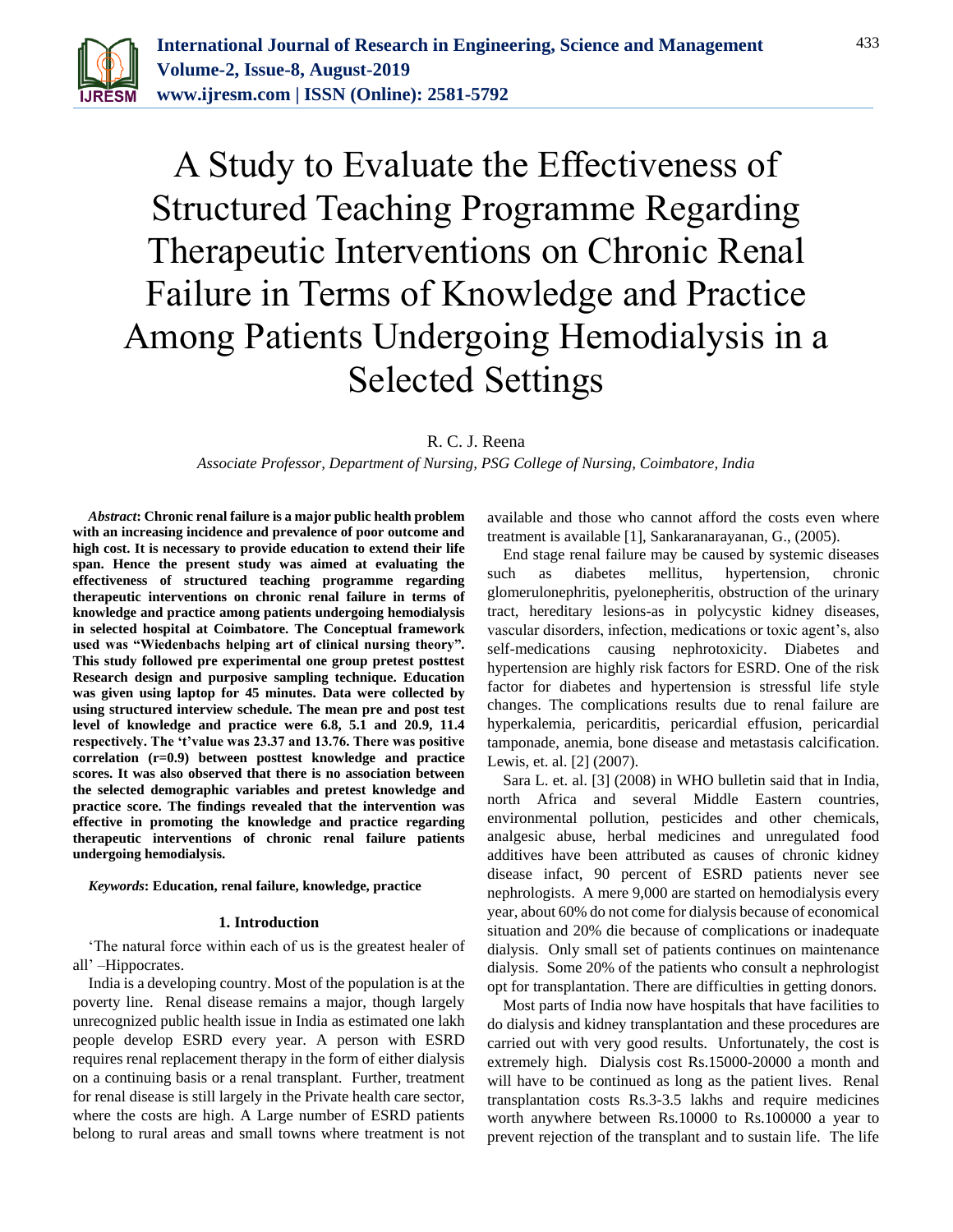expectancy after these treatments would be maximum 10 to 15 years. Sankaranarayanan, G., [4] (2005).

ESRD is a major health problem causing decreased quality of life and reduces the life expectancy. Over the age of 40 yrs everyone should be screened annually for chronic diseases like diabetes mellitus, hypertension, cardio vascular diseases and renal diseases. To maintain the life duration along with dialysis, diet and drug recommended should be followed for which health education is necessary. Agarwal, K.K. and Tiwari, S.C., [5] (2004).

#### **2. Need for the study**

The world health organization (WHO) has predicted that if the current trend continues India will become the "diabetes capital of the world" by 2025 with over 57 million affected people. A diabetic is 24 times more prone to heart disease and 30 times more susceptible to renal problems than a nondiabetic. 30-40% of the cases of "chronic renal failure" requiring dialysis are due to diabetes mellitus and 15% of the cases are due to hypertension. Sankaranarayanan, G., [6] (2005).

Sankaranarayanan, G., [7] (2005) said that, the global incidence of chronic renal failure in Children is five per million children who are under the age of 12. The incidence and prevalence of end stage renal disease varies from country to country and sometimes from region to region inside a country. A recent report gains some summary statistics from ESRD incidence rates from 1992, in patients per million populations (PMP) as follows; Australia 61 PMP, Canada-98 PMP, USA-180 PMP. Prevalence rates were Australia 403 PMP, Canada 518 PMP, and France-401 PMP. Gooneratne, I.K et. al. [8] (2005)

The Global and Regional Overview of ESRD Patients at Year end 2001 represents that, total population of European union is about 380 million population, among them 2,98,000 patients have ESRD and 1,96,000 were on dialysis, total population of Middle east is about 271 million population among them, total ESRD patients were 40,000 and 29,000 patients were on dialysis, North America total population is about 311 million among them, total ESRD patients were 4,36,000, dialysis patients were 3,04,000. In Africa total population is about 833 million among them, total ESRD patients were 46,000 population, total dialysis patients were 43,000, in Asia total population is about 3,316 million, total ESRD patients were about 1,77,000, total dialysis patients were 1,46,000, Globally total ESRD patients were about 14,79,000, total patients on dialysis were 11,41,000.

According to a report from The Hindu (2009) Government of Tamilnadu is running a project "varummunkappoom" through primary health centers to diagnose the contributory diseases like diabetes, hypertension which lead to chronic renal failure and they were referred to district hospitals for further management. Every district headquarters' government hospitals has dialysis unit where hemodialysis is done.

Tamilnadu kidney research foundation (TANKER) provide subsidized dialysis through seven subsidized dialysis units having of 105 dialysis station situated in various parts of Tamilnadu.

Rebecca, et. al., [10] (2007) conducted a study to know the effectiveness of structured quality improvement program (Right start) on early intervention improves mortality and hospitalization rates in hemodialysis patients in US. A total of 918 chronic renal disease patients were prospectively enrolled in a Multicenter Right Start programme and compared with a time – concurrent group of 1020 control patients from non-right start clinics. It is concluded that a structured program of prompt medical and educational strategies in chronic renal disease patients results in improved morbidity and mortality that last up to 1 yr.

Hoffort, N., [11] (2009) said that nurses incorporate family support, interpersonal communication, and patient teaching as essential components in order to assist patients and their families in coping with the stresses of receiving treatments. So this implies that nurse's plays important role in providing education to the chronic renal failure patients.

The researcher during her clinical experience witnessed many people affected with chronic renal failure. Most of them are illiterate and does not know the importance of dialysis. They skip dialysis, when condition become severe they come for treatment. So it made researcher an interest to educate the patients regarding the therapeutic interventions (Diet, Drug, and dialysis).

## **3. Statement of the problem**

A study to evaluate the effectiveness of structured teaching programme regarding therapeutic interventions on chronic renal failure in terms of knowledge and practice among patients undergoing hemodialysis in St. Mary's hospital at Coimbatore.

## **4. Objectives**

- 1. To assess the pretest knowledge and practice regarding therapeutic interventions on chronic renal failure among patients undergoing hemodialysis.
- 2. To assess the posttest knowledge and practice regarding therapeutic interventions on chronic renal failure among patients undergoing hemodialysis.
- 3. To compare the pretest and posttest knowledge scores regarding therapeutic interventions on chronic renal failure among patients undergoing hemodialysis.
- 4. To compare the pretest and posttest practice scores regarding therapeutic interventions on chronic renal failure among patients undergoing hemodialysis
- 5. To correlate the posttest knowledge score and posttest practice score regarding therapeutic interventions on chronic renal failure among patients undergoing hemodialysis.
- 6. To find out the association between the posttest knowledge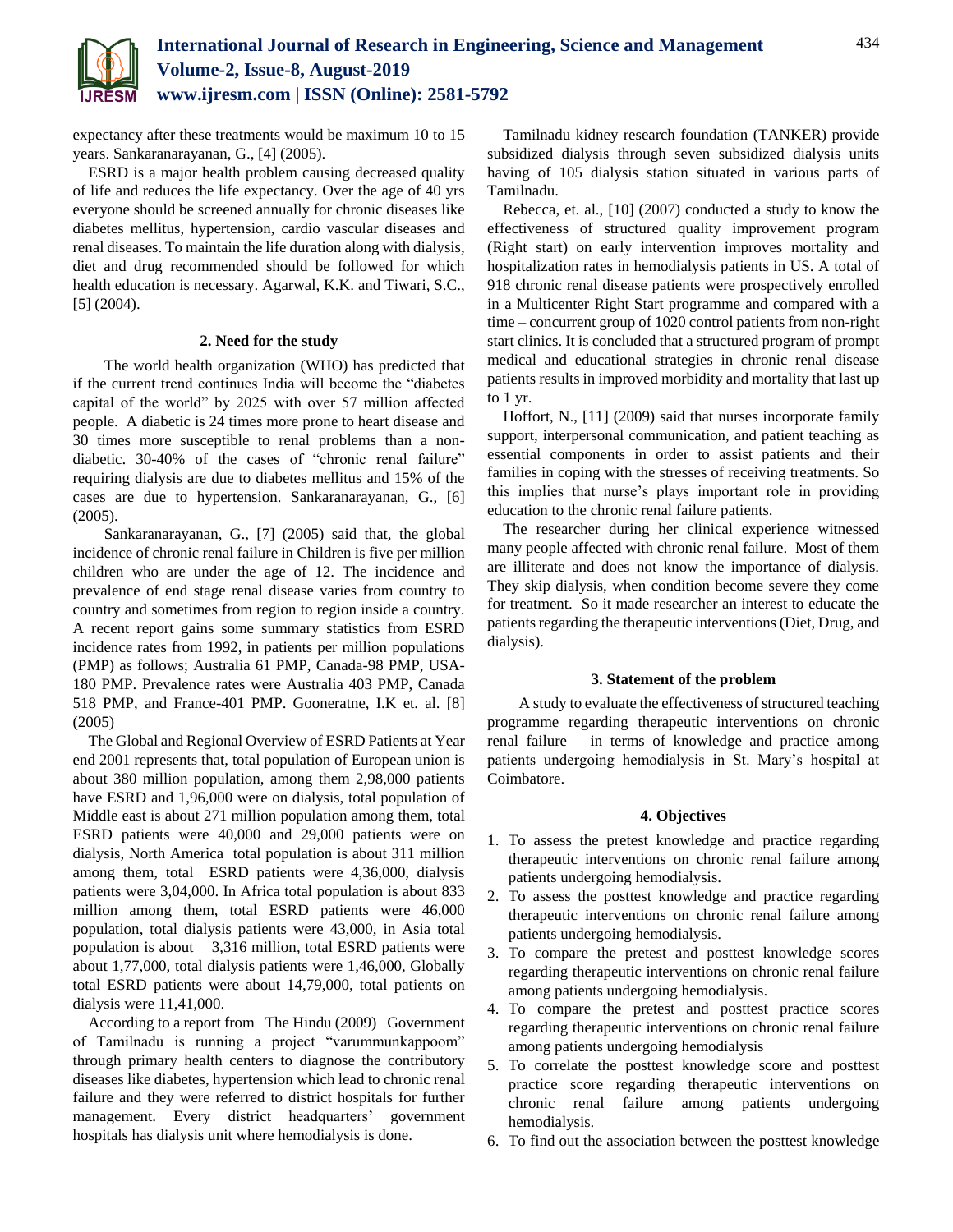

## **International Journal of Research in Engineering, Science and Management Volume-2, Issue-8, August-2019 www.ijresm.com | ISSN (Online): 2581-5792**

score regarding therapeutic interventions on chronic renal failure among patients undergoing hemodialysis with their selected demographic variables.

7. To find out the association between the pretest practice score regarding therapeutic interventions on chronic renal failure among patients undergoing hemodialysis with their selected demographic variables.

## **5. Hypotheses**

- $\bullet$  H<sub>1</sub>: The mean posttest knowledge score is significantly higher than the mean pretest knowledge score regarding therapeutic interventions on chronic renal failure among patients undergoing hemodialysis.
- $\bullet$  H<sub>2</sub>: The mean posttest practice score is significantly higher than the mean pretest practice score regarding therapeutic interventions on chronic renal failure among patients undergoing hemodialysis.
- $\bullet$  H<sub>3</sub>: There will be a significant correlation between posttest knowledge score and posttest practice score regarding therapeutic interventions on chronic renal failure among patients undergoing hemodialysis.
- H4: There will be a significant association between the pretest knowledge score regarding therapeutic interventions on chronic renal failure among patients undergoing hemodialysis with their selected demographic variables.
- $\bullet$  H<sub>5</sub>: There will be a significant association between the pretest Practice score regarding therapeutic interventions on chronic renal failure among patients undergoing hemodialysis with their selected demographic variables.

## *A. Assumptions*

- 1. Chronic renal failure patients undergoing hemodialysis may have some knowledge and practice regarding therapeutic interventions.
- 2. Structured teaching programme may enhance the chronic renal failure patients to gain knowledge regarding therapeutic interventions and improve their practice.

## *B. Delimitations*

- The data collection period is for 5 weeks.
- The sample size is 30.

#### **6. Methodology**

## *A. Research approach*

The evaluative approach was used to evaluate the effectiveness of structured teaching programme regarding therapeutic interventions in terms of knowledge and practice among chronic renal failure patients undergoing hemodialysis.

## *B. Research design*

The research design used in this study was pre experimental one group pretest posttest design.

| Pretest | Intervention | Post test |
|---------|--------------|-----------|
|         |              |           |

## *C. Setting of the study*

The study was conducted at St Mary's hospital, Coimbatore. The total bed capacity is 50. It has male and female surgical and medical wards, Intensive care units, dialysis unit, laboratories were available. The total number of patients for hemodialysis per month is about 30-40. The number of hemodialysis done per month is 100 – 150.

## *D. Population*

The target population of the study is patients with chronic renal failure who are undergoing hemodialysis with in the age group of 25-55 years at St Mary's hospital, Coimbatore.

#### *E. Sample*

The sample consists of chronic renal failure patients who are undergoing hemodialysis at St Mary's hospital dialysis unit.

## *F. Sample size*

The sample size included for the study consists of 30 chronic renal failure patients undergoing hemodialysis for the study.

#### *G. Sampling technique*

Purposive sampling was used to select the samples.

*H. Criteria for sample selection* 

Inclusion Criteria

- 1. Patients age 25-55 years
- 2. Patients who can understand and speak Tamil
- 3. Patients who are willing to participate in the study
- 4. Both males and females undergoing hemodialysis for chronic renal failure.

Exclusion Criteria

1. Patients with hearing and visual problem.

## *I. Tool and method of data collection*

*1) Part – I* 

The demographic variables of chronic renal failure patients were age, sex, educational status, marital status, occupation, area of residence, duration of illness, and duration of hemodialysis.

## *2) Part – II*

Structured interview schedule was used to assess the knowledge regarding therapeutic interventions on chronic renal failure among patients undergoing hemodialysis in the aspects of Diet, Drug, and Dialysis. This consists of 25 multiple choice questions with four options.

#### *3) Part – III*

Check list was used to assess the practice regarding therapeutic interventions on chronic renal failure among patients undergoing hemodialysis in the aspects of Diet, Drug and Dialysis. It has 15 dichotomous type of questions out of which 13 are positive statements and 2 are negative statements.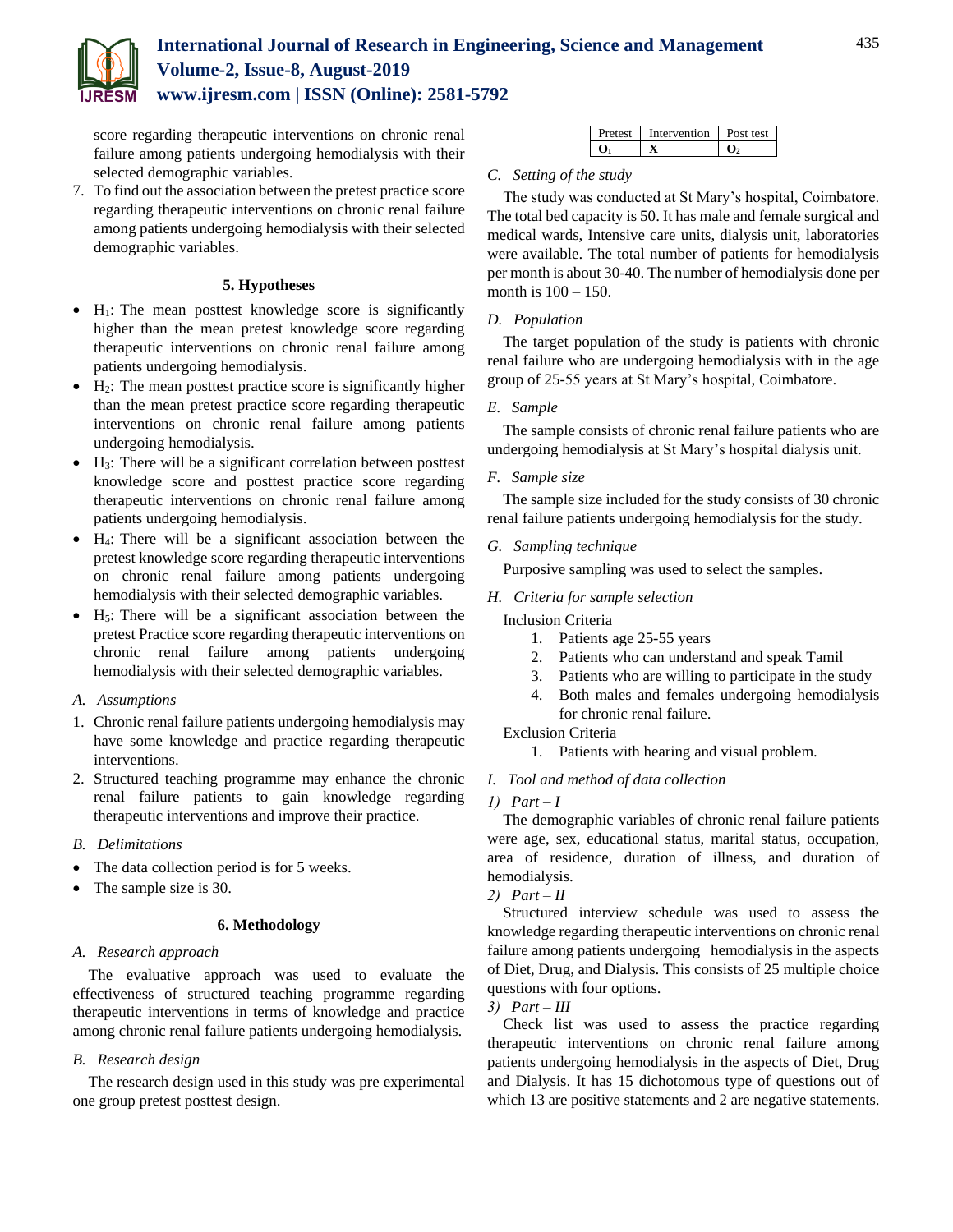

#### **7. Data collection**

The main study was conducted at St. Mary's hospital Coimbatore. The permission was obtained from the administrator and medical superintendent of the hospital. Patients who satisfied the inclusion criteria were selected by using purposive sampling technique. The demographic variables were collected. The knowledge and practice regarding therapeutic interventions on chronic renal failure among patients undergoing hemodialysis were assessed using structured interview schedule and checklist in pretest on the 1st day. Immediately after the pretest Structured teaching programme was given using compact disc and laptop individually for about 45 minutes. Total sample is about 30. Per day 2-3 samples were interviewed using structured interview schedule for knowledge and practice assessed using checklist. Post test was conducted on 7th day.

#### **8. Data analysis**

#### *A. Distribution of Demographic Variables*

Table 1

Frequency and percentage of demographic variables of chronic renal failure patients undergoing hemodialysis (n=30)

| Demographic variables               | Frequency               | Percentage %      |  |  |
|-------------------------------------|-------------------------|-------------------|--|--|
| Age $(Yrs)$                         |                         |                   |  |  |
| 25-35years                          | 16                      | 53.3              |  |  |
| 36-45 years                         | 10                      | 33.3              |  |  |
| 46-55 years                         | $\overline{\mathbf{4}}$ | 13.4              |  |  |
| Sex                                 |                         |                   |  |  |
| Male                                | 26                      | 86.7              |  |  |
| Female                              | $\overline{\mathbf{A}}$ | 13.3              |  |  |
| Education                           |                         |                   |  |  |
| No Formal education                 | $\overline{c}$          | 6.6               |  |  |
| Elementary                          | 8                       | 26.7              |  |  |
| <b>High School</b>                  | 8                       | 26.7              |  |  |
| <b>Higher</b> secondary             | 10                      | 33.3              |  |  |
| Degree                              | $\overline{c}$          | 6.6               |  |  |
| Marital status                      |                         |                   |  |  |
| Married                             | 10                      | 33.3              |  |  |
| Unmarried                           | 20                      | 66.7              |  |  |
| Occupation                          |                         |                   |  |  |
| Self employed                       | 1                       | 3.3               |  |  |
| Government employee                 | $\overline{4}$          | 13.3              |  |  |
| Unemployed                          | 25                      | 83.4              |  |  |
| Area of Residence                   |                         |                   |  |  |
| Urban                               | 14                      | 46.7              |  |  |
| Rural                               | 16                      | $\overline{53.3}$ |  |  |
| Duration of illness                 |                         |                   |  |  |
| $0-6$ months                        | 5                       | 16.7              |  |  |
| $7$ months $-2$ years               | 15                      | 50                |  |  |
| $3 \text{ years} - 5 \text{ years}$ | 9                       | 30                |  |  |
| 6 years and above                   | $\mathbf{1}$            | 3.3               |  |  |
| Duration of hemodialysis            |                         |                   |  |  |
| 0-6 months                          | 5                       | 16.7              |  |  |
| $7$ months $-2$ years               | 15                      | 50                |  |  |
| $3 \text{ years} - 5 \text{ years}$ | 9                       | 30                |  |  |
| 6 years and above                   | $\mathbf{1}$            | 3.3               |  |  |

The data was analyzed by using both Descriptive and Inferential statistics. Frequency, Percentage was done to describe the demographic variables. Paired 't' test was used to evaluate the educational intervention. Chi-square was used to find out the association of selected demographic variables and

Karl Pearson co-efficient was used to identify the relationship.

Comparison between pre and posttest knowledge scores regarding therapeutic interventions on chronic renal failure among patients undergoing hemodialysis (n=30)

| Level of knowledge         | Pre-test |      | Post-test |      |
|----------------------------|----------|------|-----------|------|
|                            | F        | $\%$ | F         | %    |
| Adequate                   |          |      | 25        | 83.3 |
| <b>Moderately Adequate</b> |          | 36.7 |           | 16.  |
| Inadequate                 | 19       | 63.3 |           |      |
| Total                      | 30       | 100  | 30        | 100  |

| Table 3                                                                 |
|-------------------------------------------------------------------------|
| Mean, SD and't' test value of chronic renal failure patients undergoing |
| hemodialysis in pre and posttest knowledge scores                       |

| S. No.            | Variable  | Mean |      | 't'value | Table value |
|-------------------|-----------|------|------|----------|-------------|
|                   | Pre test  | 6.8  | 2.75 |          |             |
|                   | Post test | 20.9 |      | 23.37    | .699        |
| Df=29. $(P<0.05)$ |           |      |      |          |             |

| Table 4                                                                   |
|---------------------------------------------------------------------------|
| Comparison between pre and posttest practice scores regarding therapeutic |
| interventions on chronic renal failure among patients undergoing          |
|                                                                           |

| hemodialysis $(n=30)$      |          |      |           |      |  |  |
|----------------------------|----------|------|-----------|------|--|--|
| Level of practice          | Pre-test |      | Post-test |      |  |  |
|                            | F        | %    | F         | %    |  |  |
| Adequate                   |          |      | 22        | 73.3 |  |  |
| <b>Moderately Adequate</b> |          | 36.7 |           | 23.4 |  |  |
| Inadequate                 | 19       | 63.3 |           | 3.3  |  |  |
| total                      | 30       | 100  | 30        | 100  |  |  |

#### **9. Results**

Results shows that in pretest 19 (63.3%) had Inadequate knowledge, 11 (36.7%) had moderately adequate knowledge. In posttest 25(83.3%) had adequate knowledge, 5(16.7%) had moderately adequate knowledge,19 (63.3%) had Inadequate practice, 11 (36.7%) had moderately adequate practice and after teaching 22(73.3%) had adequate knowledge, 7(23.4%) had moderately knowledge. The findings were supported by a study done by Shanmuga priya (2005) conducted a study to evaluate the effectiveness of STP regarding Home care management for patients with CRF in nephrology department at Vijay Health center Vadapalani Chennai. 50 samples were included. The study concluded that the mean post test score on knowledge is 17.87 and practice score is 39.03 Prior to the structured teaching programme 19 (63.3%) had Inadequate,11 (36.7%) had moderately adequate practice after teaching 22(73.3%) had adequate practice, 7(23.4%) had moderately adequate practice and 1(3.3%) had inadequate practice dialysis. pretest and posttest knowledge regarding therapeutic interventions of chronic renal failure among patients undergoing hemodialysis were  $6.8$  (SD+2.75) and  $20.9$  (SD+2.7). The posttest mean scores were higher than pretest mean scores. The findings were supported by a study done by Shanmuga priya (2005) conducted a study to evaluate the effectiveness of STP regarding Home care management for patients with CRF in nephrology department at Vijay Health center Vadapalani Chennai. 50 samples were included. The study concluded that the mean posttest practice score is 39. 03 which were increased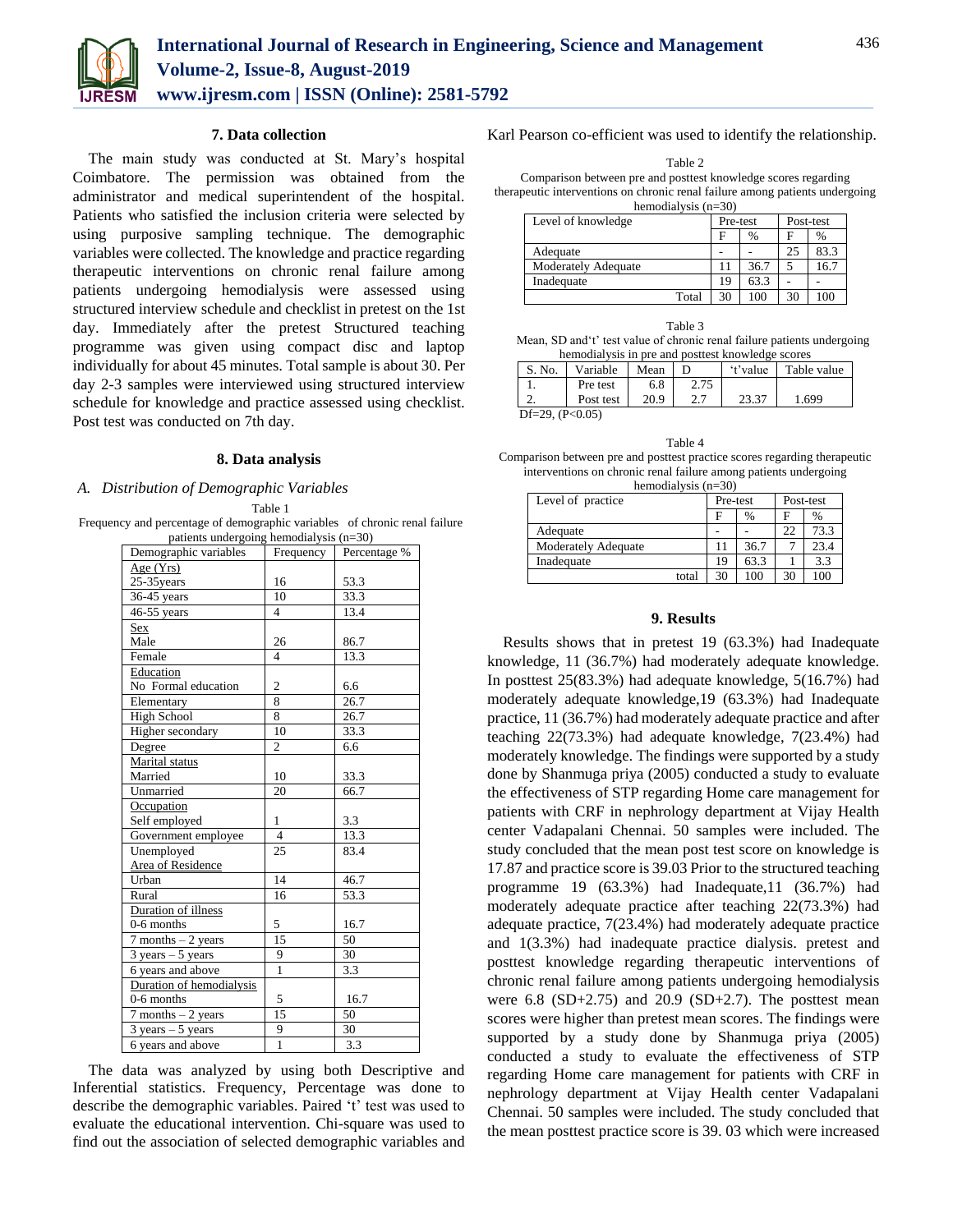

than the mean pretest practice score 18. The't' value is 23.37 which was significant at 0.05 level. Table 5 shows that mean scores of pretest and posttest practice regarding therapeutic interventions of chronic renal failure among patients undergoing hemodialysis were  $5.1(SD+2.3)$  and  $11.4(SD+1.1)$ respectively. The posttest mean scores were higher than pretest mean scores. The't' value is 13.76 which was significant at 0.05 levels. There was positive correlation  $(r=0.95)$  between posttest knowledge and practice scores regarding therapeutic interventions on chronic renal failure among patients undergoing hemodialysis. The findings were supported by a study done by Anuradha (2008), she conducted a study to assess the knowledge and practice of self-care among the patients with chronic renal failure in PSG hospital Dialysis unit Coimbatore. There was a positive correlation  $[(r=0.63) \text{ p} < 0.05]$  found between self-care knowledge and practice among chronic renal facture patients. There is no statistically significant association between the selected demographic variables with the pretest knowledge and practice. The findings were supported by a study done by Anuradha M. D. (2008), she conducted a study to assess the knowledge and practice of self-care among the patients with chronic renal failure in PSG hospital Dialysis unit at Coimbatore. She concluded that there was no significant association was found between knowledge scores with the demographic variables.

Findings showed that the structured teaching programme was effective in increasing the knowledge, and practice among patients undergoing hemodialysis regarding therapeutic interventions on chronic renal failure.

#### **10. Conclusion**

The study findings revealed that there was a significant improvement in the knowledge and practice of chronic renal failure patients undergoing hemodialysis after structured teaching programme. Based on the statistical findings it is evident that provision of such kind of structured teaching programme motivated the chronic renal failure patients and help them to acquire knowledge and practice and appropriate practice regarding therapeutic interventions on chronic renal failure.

#### **References**

- [1] Sankaranarayanan, G., 1(2005). "Cost effective protocol reduces renal diseases in Chennai", The Hindu Health care, 2005, 1 – 15.
- [2] Lewis, et. al., (2007). "Medical surgical nursing", (7th) ed.). Missouri: Mosby, Page No: 1204 -1216.
- [3] Sara, L. et al., (2008). "Programmes and Projects", Bulletin of the World Health Organization, 86, 35 – 39.
- [4] Agarwal, K. K. and Tewari, S.C., 5 (2007). "Prevalence of high serum creatinine levels in the Indian population". Indian Journal Clinical Practice, 14(10), 52-53.
- [5] Gooneratne, I.K. et.al., (2008). "Epidemiology of chronic kidney disease in Sri Lankan population", kidney international, 28(2), 60 – 64.
- [6] Rebecca, et. al., 10 (2007), "Early intervention improve mortality and hospitalization Rates in incident Hemodialysis patients," Clinical Journal of Nephrology, 5(1), 1170-1175.
- [7] Hoffart, N., 11 (2009). "Nephrology nursing 1915-1970: a historical study of the integration of technology and care", Nephrology Nursing Journal, 36(2), 181-91.
- [8] Anita and Abraham Philip, (2003). "Clinical dietetics and nutrition", (4<sup>th</sup> ed.). New Delhi: Oxford University Press, Page No: 111,120, 382-384.
- [9] Basavanthappa, B. T., (2003). "Medical Surgical nursing",(1st ed.). New Delhi: Jaypee brothers medical Publishers (P) Ltd., pp. 741 – 754.
- [10] Black M. Joyce and Jane Hokanson Hawks, (2005). "Medical surgical nursing", (7th ed.). Missouri: Saunders, Page No: 949 – 968.
- [11] Brockop Y. Dorothy, Hastings A. Marie and Tolsma, (2003). "Fundamentals of nursing research", (3rded.). USA: Jones and Bartlett Publishers, pp. 105 – 111.
- [12] Edwards, R.W. Christopher and Bouchier, A.D. Ian., (1991). "Davidson's Principles and practice of medicine",  $(16<sup>th</sup>$  ed.). Hong Kong: Longman group, pp. 582 – 587.
- [13] Felicity savage king and Ann Burgess, (1992). "Nutrition for developing countries", (2nded.). oxford: Oxford University Press, Page No: 43.
- [14] Garrow and James, (1994). "Human Nutrition and Dietetics", (9thed.). Singapore: Longman Singapore publishers Pvt. Ltd., pp. 606-612.
- [15] Gurumani, N., (2005)." An introduction to Biostatics", (2<sup>nd</sup> ed.). New Delhi: MJP publishers (P) Ltd., pp. 211 – 213, 347 – 369.
- [16] Indrani, T.K., (2003), "Nursing Manual of Nutrition and Therapeutic diet", (1st ed.). New Delhi: Jaypee Brothers medical Publishers (P) Ltd., Page No: 124.
- [17] Jarrell Stephen, B., (1994). "Basic statistics", (1st ed.), USA: WM. C. Brown Publishers, pp. 108 – 141,
- [18] Manfred stommel and Celia, E. Wills, (2004). "Clinical research", (1st ed. ). USA: Lippincott Williams and Wilkins, pp. 243 – 250.
- [19] Phipps, Long and Woods, (1999). "Shaffer's Medical Surgical Nursing", (7th ed.). New Delhi: B.I Publications Pvt. Ltd., pp. 643-647.
- [20] Polit, F. Denise and Cheryl Tatano Beck, (2008). "Nursing Research", (5thed.). New Delhi: wolters Kluwes (India) Pvt. Ltd., pp. 507 – 583.
- [21] Prabhakara, G.N., (2006). "Biostatistics", (1st ed.). New Delhi: Jaypee Brothers Medical publishers (P) Ltd., pp. 39 – 53.
- [22] Smeltzer C. Suzanne and Bare G., Brenda, (2004). "Brunner and suddarth's text book of Medical surgical Nursing", (10thed.). Philadelphia: Lipincott Williams and Wilkins, pp. 1326-40.
- [23] Sam Molly and Geetha, (2006)." A text book of Nutrition for nurses", ( 1st ed.). New Delhi: Jaypee Brothers Medical Publishers (P) Ltd., Page No: 48-51, 183-185.
- [24] Swami Nathan, (2006)." Advanced text book on food and nutrition", (2<sup>nd</sup>) ed.). Bangalore: Bangalore printing and publishing Co. Ltd., Page No.: 221.
- [25] Sharma, R.K., (2009). "Text book of Nutrition for B.Sc Nursing", (1sted.). , Hyderabad: Frontline Publications, pp. 100-104.
- [26] Wesley, (1994). "Nursing thoeries and models", (2nded.). pennsylavian: Spring house corporation, pp. 46-51.
- [27] Williams S. Linda and Hopper D. Paula, (1999). "Medical Surgical nursing", (1st ed.). Philadelphia: F.A. Davis Company, pp. 701-708.
- [28] Abdel-Kader, K et, al., (2009). "Individual quality of life in chronic kidney disease: influence of age and dialysis modality", Clinical journal of American Society of Nephrology, 4(4), 711 - 8.
- [29] Ailent, (2005). "Assessing a pharmacist run anemia educational programme for patients with chronic renal insufficiency", on line publications, 7(1), 29-32.
- [30] Asha Krishna Kumar, (2005). "A protocol to prevent kidney failure", The Hindu health care, 22(6), 12– 25.
- [31] Barnett, T et. al., (2008)." Fluid compliance among patients having hemodialysis; can an educational programme make a difference?", The journal of advanced nursing, 61(3), 300-306.
- [32] Brophy, D.F. et al., (2009). "Characterizing Hospitalizations of End-Stage Renal Disease Patients on Dialysis and Inpatient Utilization of Erythropoiesis-Stimulating Agent Therapy", The Annals of Pharmacotherapy, 20(2), 112-13.
- [33] Cesarino, C.B, and Casagrande, L.D., (1998), "Patients with chronic renal insufficiency in hemo dialysis nurse's educational activities", Journal of American medical association,  $6(4)$ ,  $31 - 40$ .
- [34] Chauveau, P. et al., (2009), "Long term out come on renal replacement therapy in patients who previously received a Keto acid supplemented very low protein diet", American journal of clinical nutrition, 90(4), 969  $-74.$